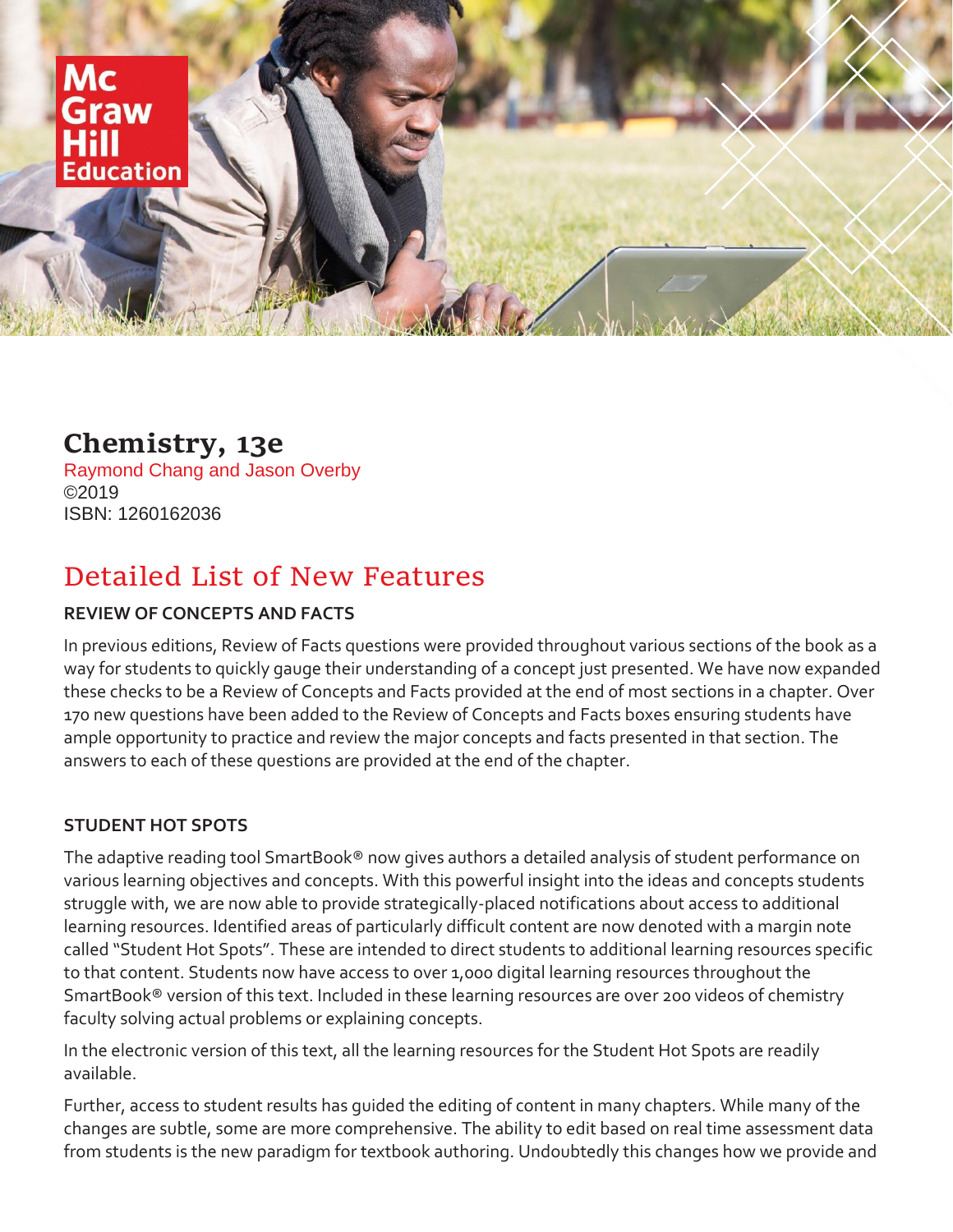#### **LEARNING OBJECTIVES**

All chapters now have a comprehensive list of learning objectives provided to help facilitate instructors' assessment of their students. Every learning objective item is tagged by its location in the chapter. Further, each learning objective is written using only appropriate action verbs based on Bloom's taxonomy.

#### **QUESTIONS AND PROBLEMS**

The Review Questions and Problems at the end of each chapter have been reorganized so that they fully correlate to a given section. In many cases, the heading for a group of questions was revised to reflect the title of a section. These changes should increase the ease with which students and instructors alike can identify appropriate questions and problems for practice or assignments.

#### **ART PROGRAM AND DESIGN**

For this edition, the art program was thoroughly revised to impart a more modern look and enhance visibility. Clear graphics are a vital component of the student learning process and as such, all graphs, periodic tables, and other figures have been updated with a new look and color scheme. In some instances, illustrations have been replaced with scientifically accurate photographs for enhanced chemical context. Many chapter opening photographs have been updated for new insights into various chemical topics and applications.

#### **PROBLEM SOLVING**

The development of problem-solving skills has always been a major objective of this text. The two major categories of learning are shown next.

- Worked examples follow a proven step-by-step strategy and solution.
- Problem statement is the reporting of the facts needed to solve the problem based on the question posed.
- Strategy is a carefully thought-out plan or method to serve as an important function of learning.
- Solution is the process of solving a problem given in a stepwise manner.
- Check enables the student to compare and verify with the source information to make sure the answer is reasonable.
- Practice Exercise provides the opportunity to solve a similar problem in order to become proficient in this problem type. The Practice Exercises are available in the Connect electronic homework system. The margin note lists additional similar problems to work in the end-of-chapter problem section.
- End-of-Chapter Problems are organized in various ways. Each section under a topic heading begins with Review Questions followed by Problems. The Additional Problems section provides more problems not organized by section, followed by the problem type Interpreting, Modeling & Estimating.
- Many of the examples and end-of-chapter problems present extra tidbits of knowledge and enable the student to solve a chemical problem that a chemist would solve. The examples and problems show students the real world of chemistry and applications to everyday life situations.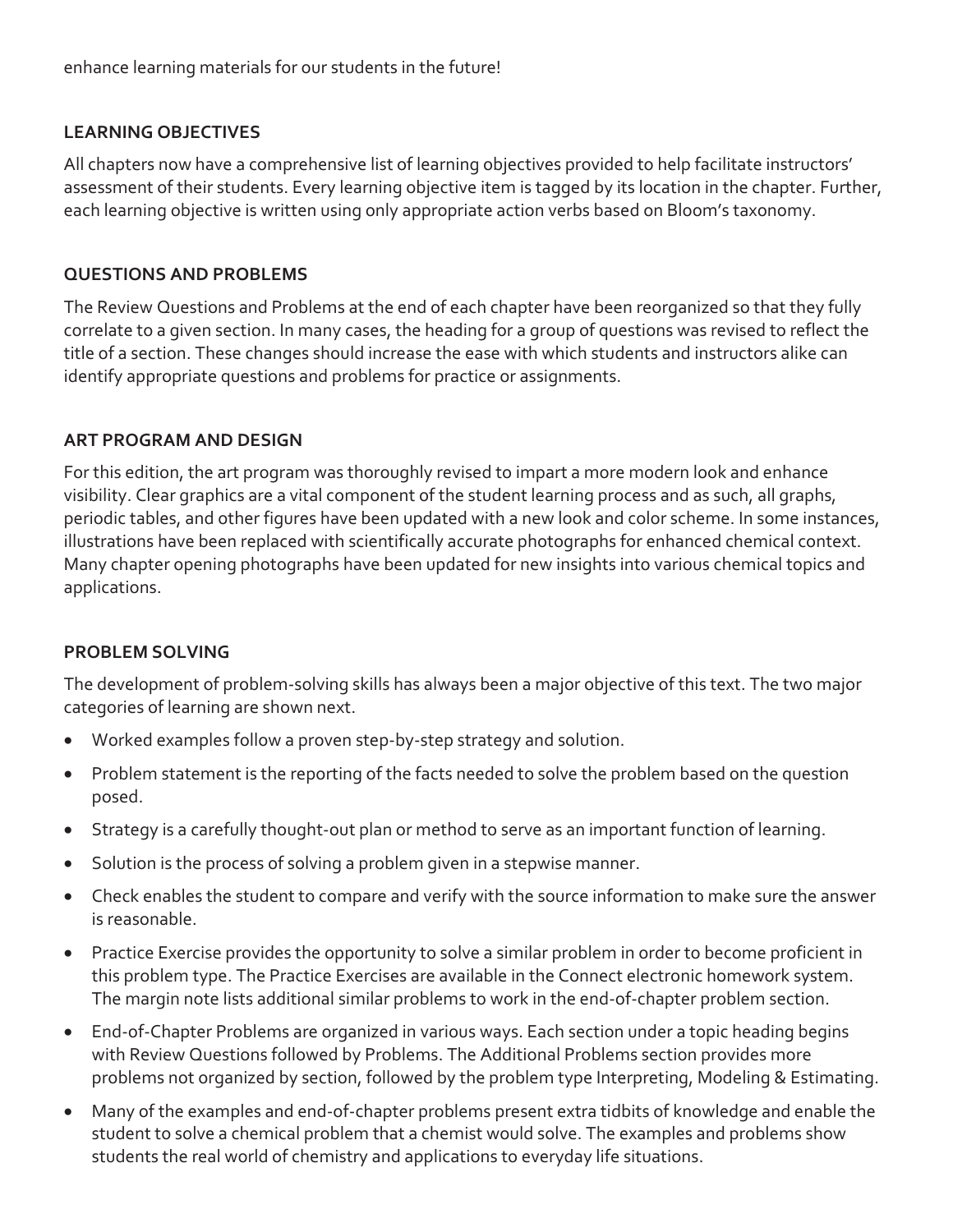#### **VISUALIZATION**

- Graphs and Flow Charts are important in science. In Chemistry, flow charts show the thought process of a concept and graphs present data to comprehend the concept. A significant number of Problems and Review of Concepts & Facts, including many new to this edition, include graphical data.
- Molecular art appears in various formats to serve different needs. Molecular models help to visualize the three-dimensional arrangement of atoms in a molecule. Electrostatic potential maps illustrate the electron density distribution in molecules. Finally, there is the macroscopic to microscopic art helping students understand processes at the molecular level.
- Photos are used to help students become familiar with chemicals and understand how chemical reactions appear in reality.
- Figures of apparatus enable the student to visualize the practical arrangement in a chemistry laboratory.

#### **STUDY AIDS**

Setting the Stage

- Each chapter starts with the Chapter Outline and A Look Ahead.
- Chapter Outline enables the student to see at a glance the big picture and focus on the main ideas of the chapter.
- A Look Ahead provides the student with an overview of concepts that will be presented in the chapter.

#### **Tools to Use for Studying**

Useful aids for studying are plentiful in Chemistry and should be used constantly to reinforce the comprehension of chemical concepts.

- Marginal Notes are used to provide hints and feedback to enhance the knowledge base for the student.
- Worked Examples along with the accompanying Practice Exercises are very important tools for learning and mastering chemistry. The problem-solving steps guide the student through the critical thinking necessary for succeeding in chemistry. Using sketches helps student understand the inner workings of a problem. Similar problems in the end-of-chapter problems section are listed at the end of the examples, enabling the student to apply new skill to other problems of the same type. Answers to the Practice Exercises are listed at the end of the chapter problems.
- Key Equations are highlighted within the chapter, drawing the student's eye to material that needs to be understood and retained. The key equations are also presented in the chapter summary materials for easy access in review and study.
- Summary of Concepts & Facts provides a quick review of concepts presented and discussed in detail within the chapter.
- Key Words are a list of all important terms to help the student understand the language of chemistry.

#### **Testing Your Knowledge**

• Review of Concepts & Facts lets students pause and check to see if they understand the concept